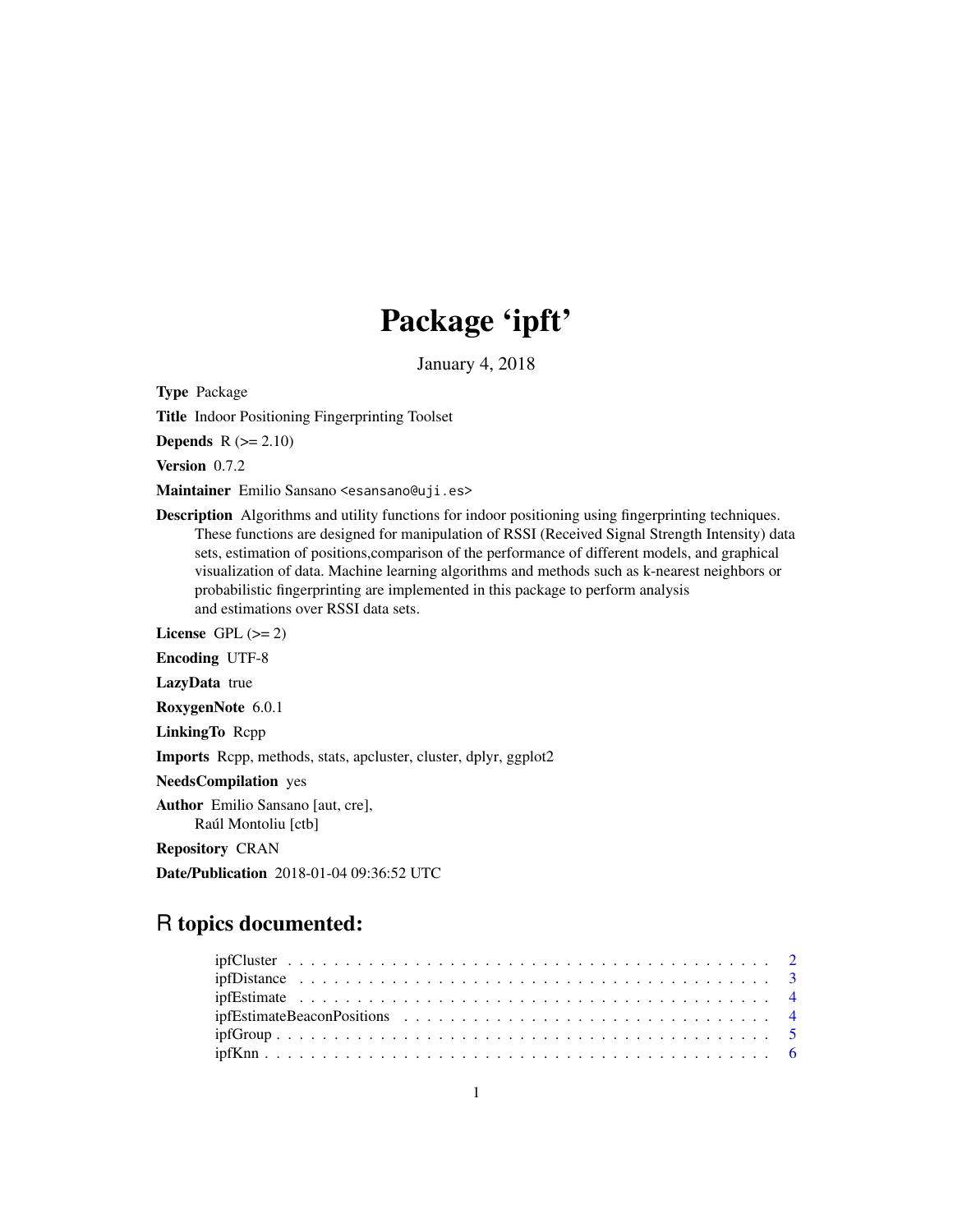# <span id="page-1-0"></span>2 ipfCluster

| Index | 16 |
|-------|----|

ipfCluster *Creates clusters using the specified method*

# Description

Creates clusters using the the specified method and assigns a cluster id to each cluster

# Usage

ipfCluster(data, method = "k-means", k = NULL, grid = NULL, ...)

# Arguments

| data     | a data frame                                                                                                                                                                                                                                                                                      |
|----------|---------------------------------------------------------------------------------------------------------------------------------------------------------------------------------------------------------------------------------------------------------------------------------------------------|
| method   | the method to use to clusterize the data. Implemented methods are: 'k-means'<br>for k-means algorithm. Requires parameter k. 'grid' for clustering based on grid<br>partition. Requires parameter grid. 'AP' for affinity propagation algorithm.                                                  |
|          | parameter k                                                                                                                                                                                                                                                                                       |
| grid     | a vector with the grid size for the 'grid' method                                                                                                                                                                                                                                                 |
| $\cdots$ | additional parameters for k-means, apcluster and apcluster K for 'k-means' method<br>additional parameters see: https://stat.ethz.ch/R-manual/R-devel/library/stats/html/kmeans.html<br>for 'apcluster'AP' method additional parameters see: https://cran.r-project.org/web/packages/apcluster/in |

# Value

A list with: clusters -> a numeric vector with the ids of the clusters centers -> a data frame with the centers of the clusters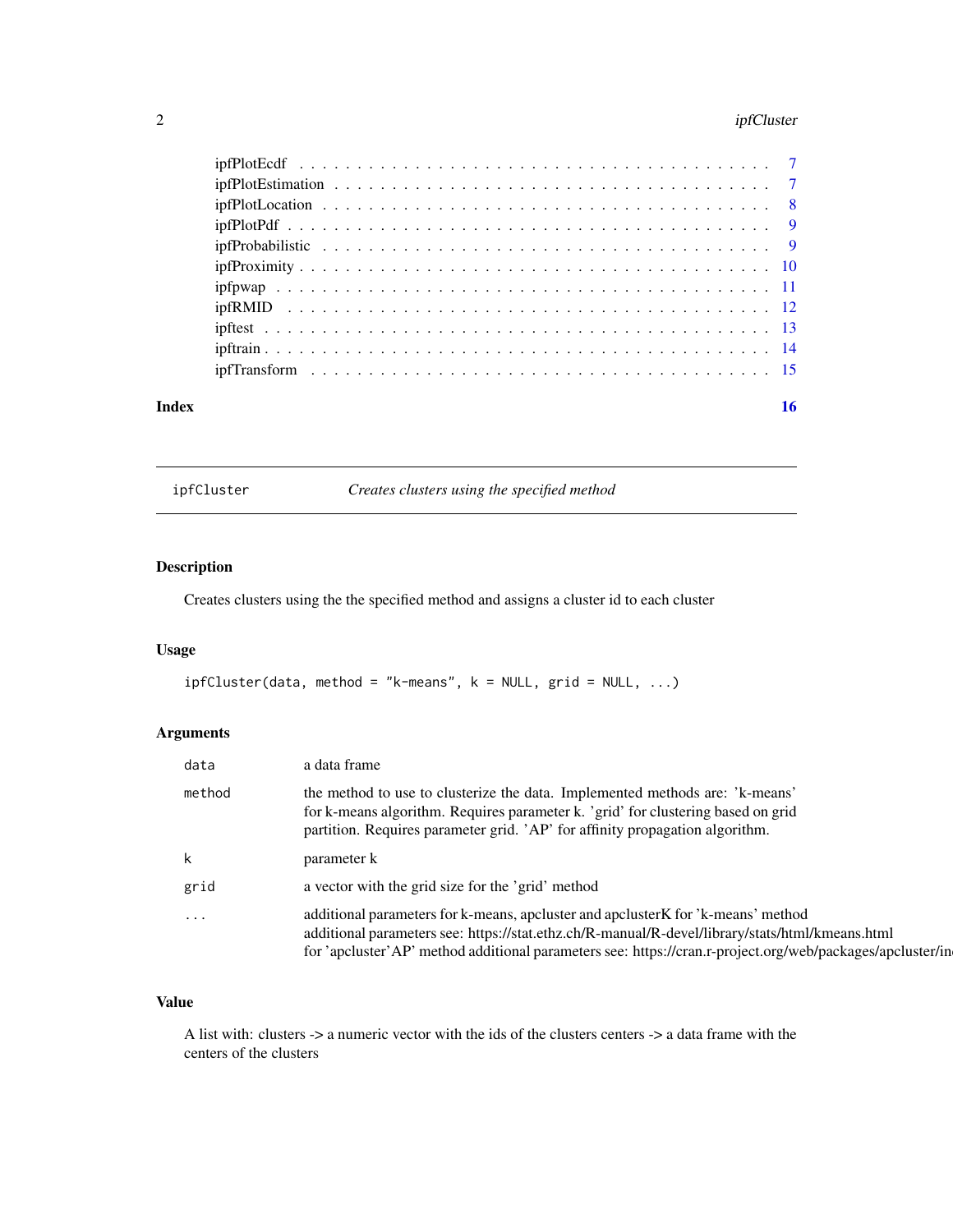# <span id="page-2-0"></span>ipfDistance 3

# Examples

```
clusters <- ipfCluster(head(ipftrain, 20)[, 169:170], k = 4)
clusters <- ipfCluster(head(ipftrain[, grep('^wap', names(ipftrain))], 20),
method = 'AP')$clusters
```
ipfDistance *Distance function*

#### Description

This function computes the distance from every observation in the test set to every observation in the train test

#### Usage

```
ipfDistance(train, test, method = "euclidean", subset = NULL, norm = 2,
 sd = 10, epsilon = 1e-30, alpha = 20, threshold = 20)
```
#### Arguments

| train     | a vector, matrix or data frame containing a set of training examples                                                            |
|-----------|---------------------------------------------------------------------------------------------------------------------------------|
| test      | a vector, matrix or data frame containing a set of test examples                                                                |
| method    | The method to be used to calculate the distance. Implemented methods are:<br>'euclidean', 'manhattan', 'norm', 'LGD' and 'PLGD' |
| subset    | columns to use to compute the distance.                                                                                         |
| norm      | parameter for the 'norm' method                                                                                                 |
| sd        | parameter for 'LGD' and 'PLGD' methods                                                                                          |
| epsilon   | parameter for 'LGD' and 'PLGD' methods                                                                                          |
| alpha     | parameter for 'PLGD' method                                                                                                     |
| threshold | parameter for 'PLGD' method                                                                                                     |

#### Value

This function returns a matrix with dimensions: nrow(test) x nrow(train), containing the distances from test observations to train observations

```
dist <- ipfDistance(ipftrain[,1:168], ipftest[,1:168])
dist <- ipfDistance(ipftrain, ipftest, subset = c('X', 'Y'), method = 'manhattan')
```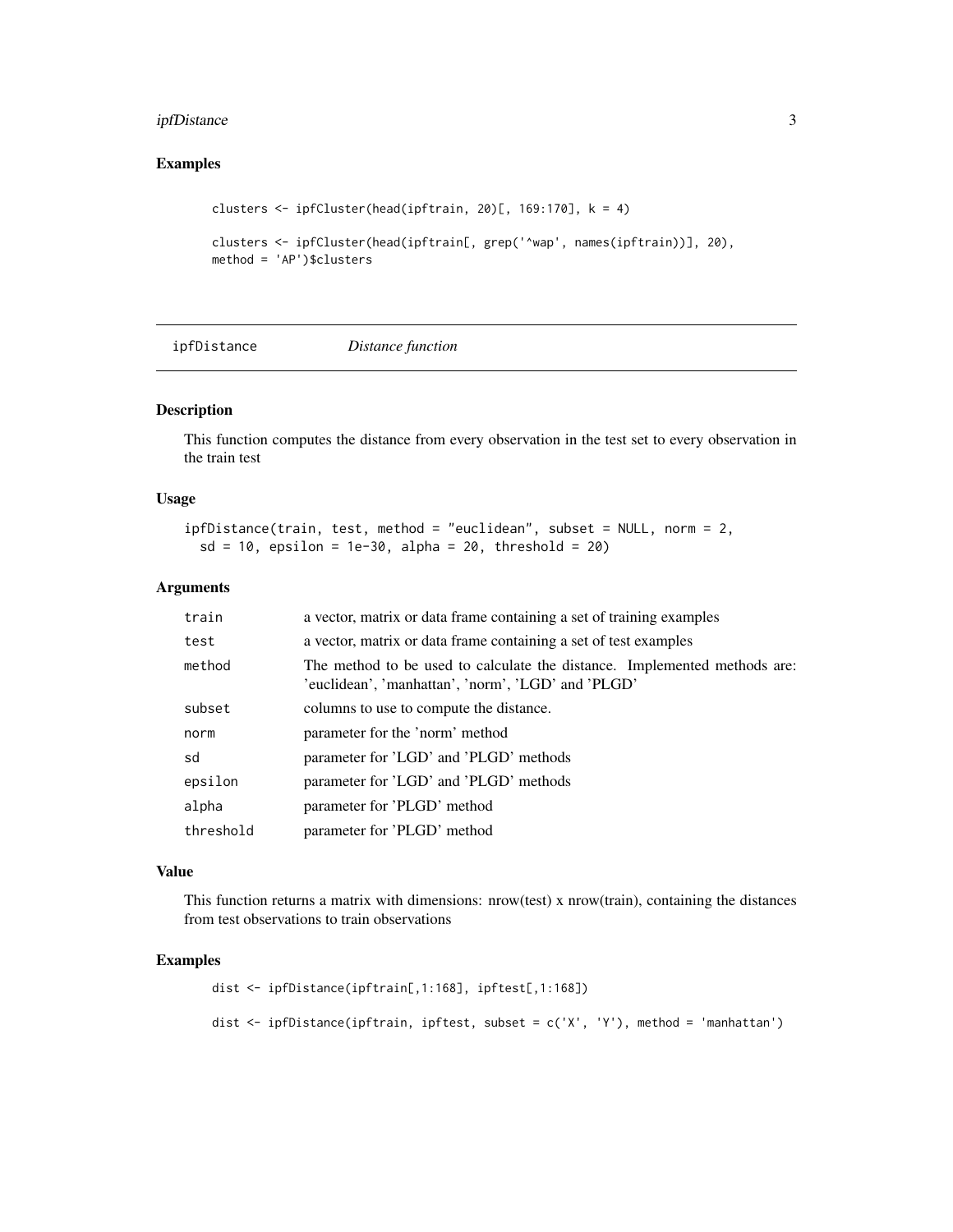<span id="page-3-0"></span>

# Description

Estimates the location of the test observations

### Usage

```
ipfEstimate(ipfmodel, test_fgp, test_pos = NULL)
```
#### Arguments

| ipfmodel | an ipfModel                                                                   |
|----------|-------------------------------------------------------------------------------|
| test_fgp | a matrix or a data frame containing the fingerprints of the test set          |
| test_pos | a matrix or a data frame containing the position of the test set fingerprints |

#### Value

An S3 object of class ipfEstimation, with the following properties: location -> a matrix with the predicted locations errors -> a numeric vector with the errors neighbors -> a matrix with k columns and nrow(test) rows, with the k most similar training observation for each test observation weights -> a matrix with k columns and nrow(test) rows, with the weights

#### Examples

```
model <- ipfKnn(ipftrain[, 1:168], ipftrain[, 169:170])
   estimation <- ipfEstimate(model, ipftest[, 1:168], ipftest[, 169:170])
## Not run:
   model <- ipfProbabilistic(ipftrain[, 1:168], ipftrain[, 169:170], k = 9, delta = 10)
   estimation <- ipfEstimate(model, ipftest[, 1:170], ipftest[, 169:170])
```
## End(Not run)

ipfEstimateBeaconPositions

*Estimates the positions of the emitter beacons*

# Description

Estimates the positions of the emitter beacons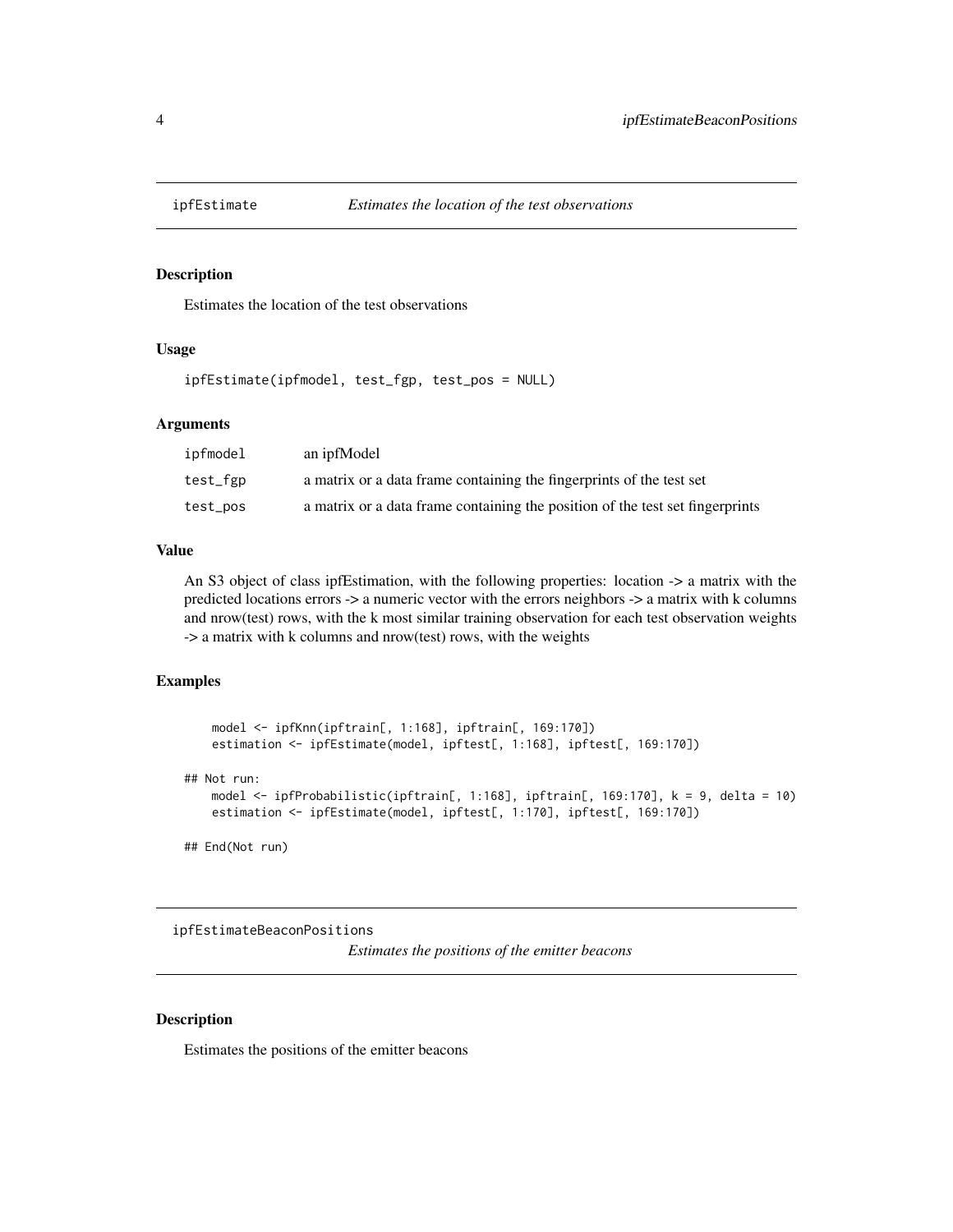#### <span id="page-4-0"></span>ipfGroup 55 to 55 and 55 and 55 and 55 and 55 and 55 and 55 and 55 and 55 and 55 and 55 and 55 and 55 and 55 and 55 and 55 and 55 and 55 and 55 and 55 and 55 and 55 and 55 and 55 and 55 and 55 and 55 and 55 and 55 and 55 a

# Usage

```
ipfEstimateBeaconPositions(fingerprints, positions, method = "wcentroid",
 rssirange = c(-100, 0), norssi = NA)
```
### Arguments

| fingerprints | a data frame or a matrix with the RSSI fingerprints                                                |
|--------------|----------------------------------------------------------------------------------------------------|
| positions    | a data frame or a matrix with the positions of the fingerprints                                    |
| method       | method to use to estimate the position of the access points: 'centroid', 'wcen-<br>troid' or 'wip' |
| rssirange    | a numeric vector with the range of the RSSI data                                                   |
| norssi       | value used in dataRSSI when a beacon is not detected                                               |

#### Examples

wapp <- ipfEstimateBeaconPositions(ipftrain[, 1:168], ipftrain[, 169:170], method = 'wcentroid')

| ipfGroup | Creates groups based on the specified parameters |  |
|----------|--------------------------------------------------|--|
|----------|--------------------------------------------------|--|

#### Description

This function groups the data based on the specified variables and assigns an id to each group

# Usage

ipfGroup(data, ...)

#### Arguments

| data     | A data frame                                                                                |
|----------|---------------------------------------------------------------------------------------------|
| $\cdots$ | Variables to group by. All variables (columns) will be used if no parameter is<br>provided. |

#### Value

A numeric vector with the ids of the groups, in the same order as they appear in the data provided.

```
group <- ipfGroup(mtcars, cyl)
group <- ipfGroup(mtcars, gear, carb)
group <- ipfGroup(ipftrain, X, Y)
```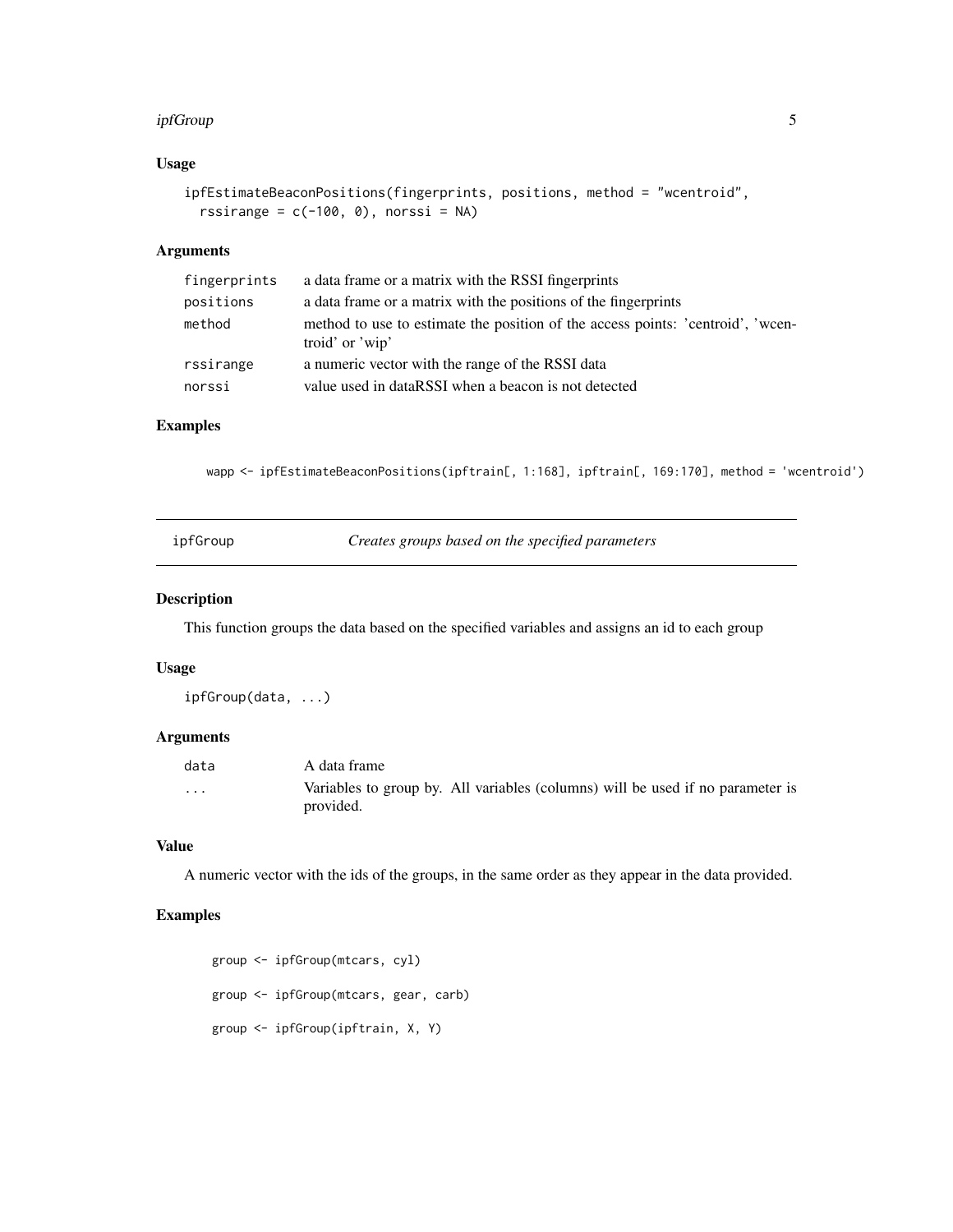<span id="page-5-0"></span>

#### Description

Implements the k-nearest neighbors algorithm

# Usage

```
ipfKnn(train_fgp, train_pos, k = 3, method = "euclidean",
 weights = "distance", norm = 2, sd = 5, epsilon = 0.001, alpha = 1,
 threshold = 20, FUN = NULL, ...)
```
#### Arguments

| train_fgp  | a data frame containing the fingerprint vectors of the training set                                                                                                                                                                                                                         |
|------------|---------------------------------------------------------------------------------------------------------------------------------------------------------------------------------------------------------------------------------------------------------------------------------------------|
| train_pos  | a data frame containing the positions of the training set observations                                                                                                                                                                                                                      |
| k          | the k parameter for knn algorithm (number of nearest neighbors)                                                                                                                                                                                                                             |
| method     | the method to compute the distance between the RSSI vectors: 'euclidean',<br>'manhattan', 'norm', 'LGD' or 'PLGD'                                                                                                                                                                           |
| weights    | the algorithm to compute the weights: 'distance' or 'uniform'                                                                                                                                                                                                                               |
| norm       | parameter for the 'norm' method                                                                                                                                                                                                                                                             |
| sd         | parameter for 'LGD' and 'PLGD' methods                                                                                                                                                                                                                                                      |
| epsilon    | parameter for 'LGD' and 'PLGD' methods                                                                                                                                                                                                                                                      |
| alpha      | parameter for 'PLGD' method                                                                                                                                                                                                                                                                 |
| threshold  | parameter for 'PLGD' method                                                                                                                                                                                                                                                                 |
| <b>FUN</b> | an alternative function provided to compute the distance. This function must<br>return a matrix of dimensions: nrow(test) x nrow(train), containing the distances<br>from test observations to train observations. The two first parameters taken by<br>the function must be train and test |
| $\ddotsc$  | additional parameters for provided function FUN                                                                                                                                                                                                                                             |

### Value

An S3 object of class ipfModel, with the following properties: params -> a list with the parameters passed to the function data -> a list with the fingerprints and locations

# Examples

model <- ipfKnn(ipftrain[, 1:168], ipftrain[, 169:170], k = 9, method = 'manhattan')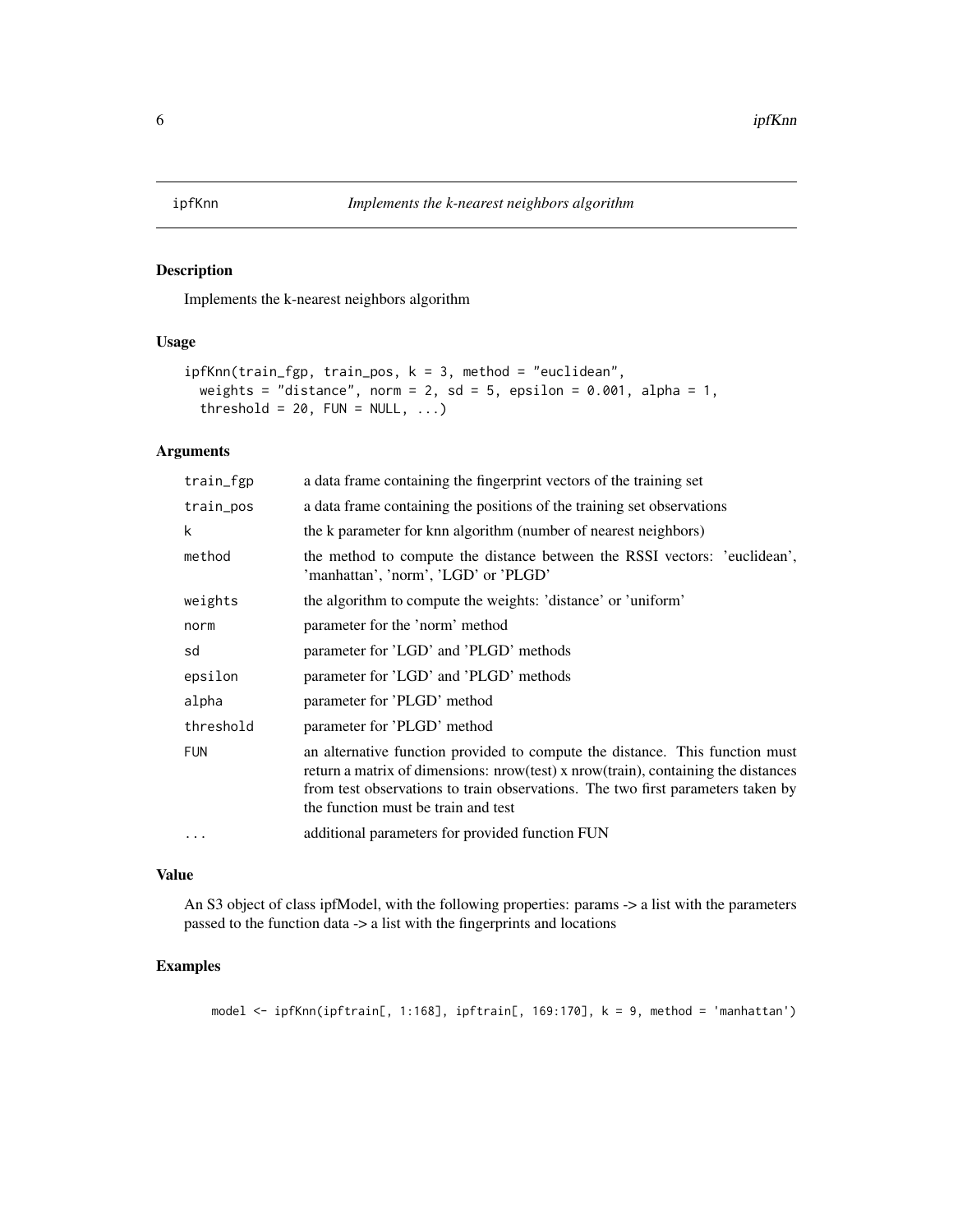<span id="page-6-0"></span>

# Description

Plots the cumulative distribution function of the estimated error

# Usage

```
ipfPlotEcdf(estimation, xlab = "error",
 ylab = "cumulative density of error",
 title = "Empirical cumulative density function")
```
#### Arguments

| estimation | an ipfEstimation |
|------------|------------------|
| xlab       | x-axis label     |
| ylab       | y-axis label     |
| title      | plot title       |

#### Examples

```
model <- ipfKnn(ipftrain[, 1:168], ipftrain[, 169:170])
estimation <- ipfEstimate(model, ipftest[, 1:168], ipftest[, 169:170])
ipfPlotEcdf(estimation)
```
ipfPlotEstimation *Plots the estimated locations*

# Description

Plots the estimated locations

#### Usage

```
ipfPlotEstimation(model, estimation, testpos = NULL, observations = c(1),
 reverseAxis = FALSE, showneighbors = FALSE, showLabels = FALSE,
 xlab = NULL, ylab = NULL, title = "")
```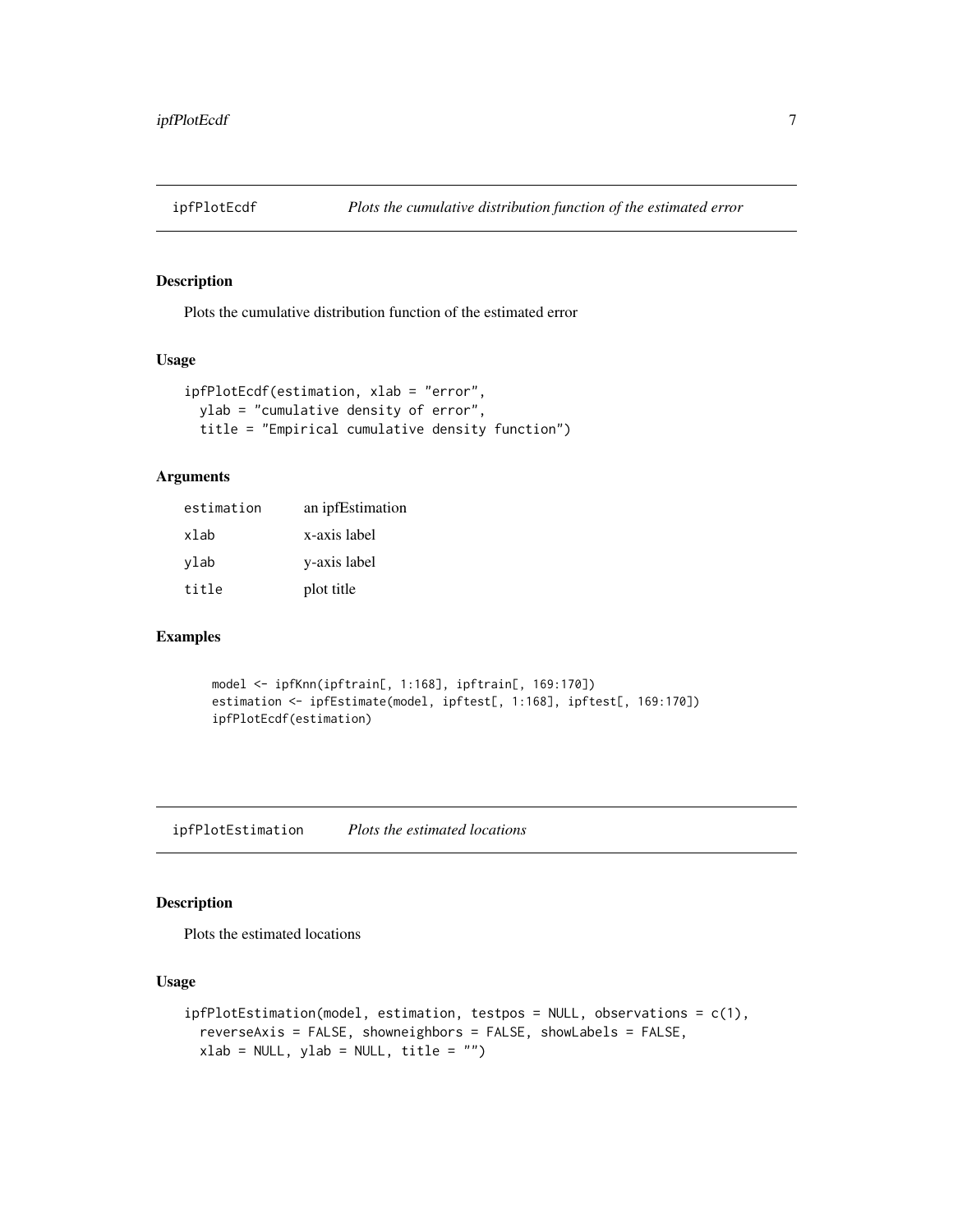# Arguments

| model         | an ipfModel                                              |
|---------------|----------------------------------------------------------|
| estimation    | an ipfEstimation                                         |
| testpos       | position of the test observations                        |
| observations  | a numeric vector with the indices of estimations to plot |
| reverseAxis   | swaps axis                                               |
| showneighbors | plot the k selected neighbors                            |
| showLabels    | shows labels                                             |
| xlab          | x-axis label                                             |
| ylab          | y-axis label                                             |
| title         | plot title                                               |

# Examples

```
model <- ipfKnn(ipftrain[, 1:168], ipftrain[, 169:170])
estimation <- ipfEstimate(model, ipftest[, 1:168], ipftest[, 169:170])
ipfPlotEstimation(model, estimation, ipftest[, 169:170],
                 observations = seq(7,10), showneighbors = TRUE,
                 reverseAxis = TRUE)
```
ipfPlotLocation *Plots the spatial location of the observations*

# Description

Plots the spatial location of the observations

# Usage

```
ipfPlotLocation(positions, plabel = FALSE, reverseAxis = FALSE,
 xlab = NULL, ylab = NULL, title = "", pgrid = FALSE)
```
#### Arguments

| positions   | a data frame or matrix with the positions     |
|-------------|-----------------------------------------------|
| plabel      | if TRUE, adds labels to groups / observations |
| reverseAxis | swaps axis                                    |
| xlab        | x-axis label                                  |
| ylab        | y-axis label                                  |
| title       | plot title                                    |
| pgrid       | plot grid (boolean)                           |

<span id="page-7-0"></span>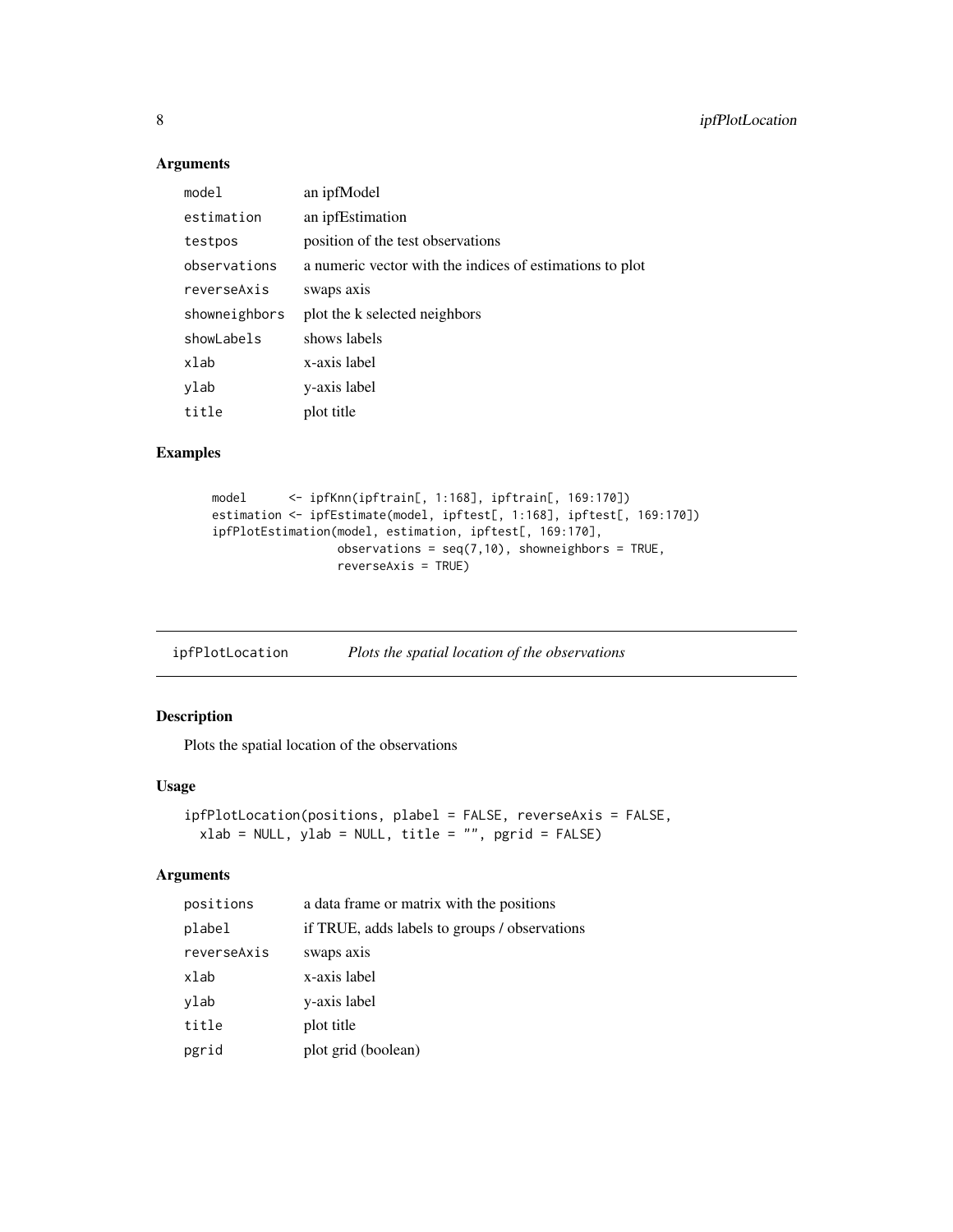#### <span id="page-8-0"></span>ipfPlotPdf 9

# Examples

```
ipfPlotLocation(ipftrain[, 169:170])
ipfPlotLocation(ipftrain[, 169:170], plabel = TRUE, reverseAxis = TRUE,
                title = 'Position of training set observations')
```
ipfPlotPdf *Plots the probability density function of the estimated error*

#### Description

Plots the probability density function of the estimated error

#### Usage

```
ipfPlotPdf(estimation, xlab = "error", ylab = "density",
 title = "Probability density function")
```
#### Arguments

| estimation | an ipfEstimation |
|------------|------------------|
| xlab       | x-axis label     |
| ylab       | y-axis label     |
| title      | plot title       |

#### Examples

```
model <- ipfKnn(ipftrain[, 1:168], ipftrain[, 169:170])
estimation <- ipfEstimate(model, ipftest[, 1:168], ipftest[, 169:170])
ipfPlotPdf(estimation)
```

| ipfProbabilistic | This function implements a probabilistic algorithm |  |  |  |
|------------------|----------------------------------------------------|--|--|--|
|------------------|----------------------------------------------------|--|--|--|

# Description

This function implements a probabilistic algorithm

# Usage

```
ipfProbabilistic(train_fgp, train_pos, group_cols = NULL, groups = NULL,
 k = 3, FUN = sum, delta = 1, ...)
```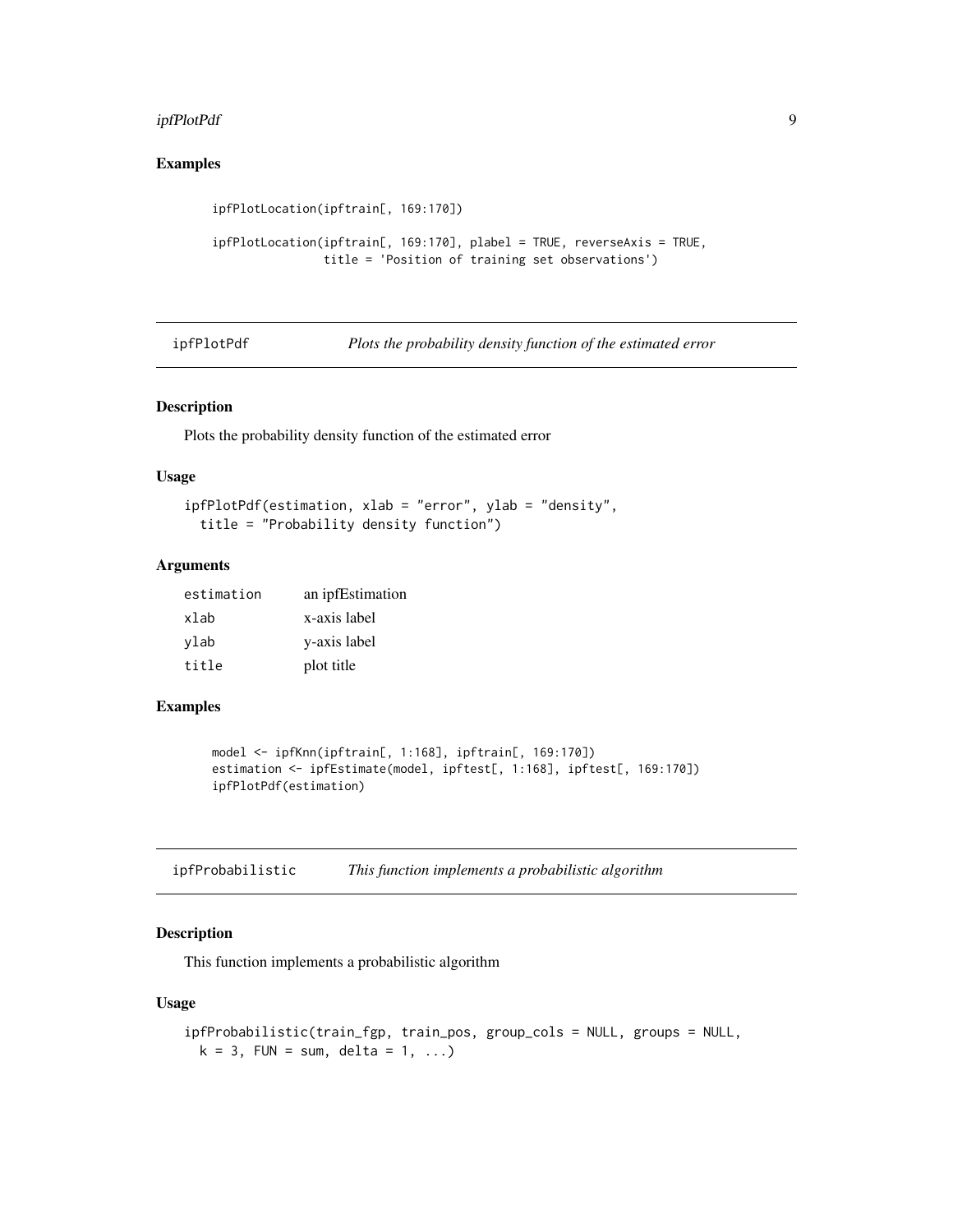# Arguments

| train_fgp  | a data frame containing the fingerprint vectors of the training set                                                                                                                                             |
|------------|-----------------------------------------------------------------------------------------------------------------------------------------------------------------------------------------------------------------|
| train_pos  | a data frame containing the positions of the training set observations                                                                                                                                          |
| group_cols | a character vector with the names of the columns to be used as the criteria<br>to group the fingerprints. By default the groups will be created using all the<br>columns available in the train_pos data frame. |
| groups     | a numeric vector of length $=$ nrow(train) containing the group index for the<br>training vectors                                                                                                               |
| k          | the k parameter for the algorithm (number of similar neighbors)                                                                                                                                                 |
| <b>FUN</b> | function to compute the similarity measurement. Default is 'sum'                                                                                                                                                |
| delta      | parameter delta                                                                                                                                                                                                 |
| $\ddots$   | additional parameters for provided function FUN                                                                                                                                                                 |
|            |                                                                                                                                                                                                                 |

# Value

An S3 object of class ipfModel, with the following properties: params -> a list with the parameters passed to the function data -> a list with the fingerprints probabilistic parameters (means and standard deviations) and its locations

# Examples

```
groups <- ipfGroup(ipftrain, X, Y)
   model <- ipfProbabilistic(ipftrain[, 1:168], ipftrain[, 169:170], groups = groups)
## Not run:
   model <- ipfProbabilistic(ipftrain[, 1:168], ipftrain[, 169:170], k = 9, delta = 10)
## End(Not run)
```

| ipfProximity | Estimates the position of the observations from its fingerprints and the |
|--------------|--------------------------------------------------------------------------|
|              | access point location usins a logarithmic path loss model                |

# Description

Estimates the position of the observations from its fingerprints and the access point location usins a logarithmic path loss model

# Usage

```
ipfProximity(bpos, rssirange = c(-100, 0), norssi = NA, alpha = 5,
 wapPow1 = -30)
```
<span id="page-9-0"></span>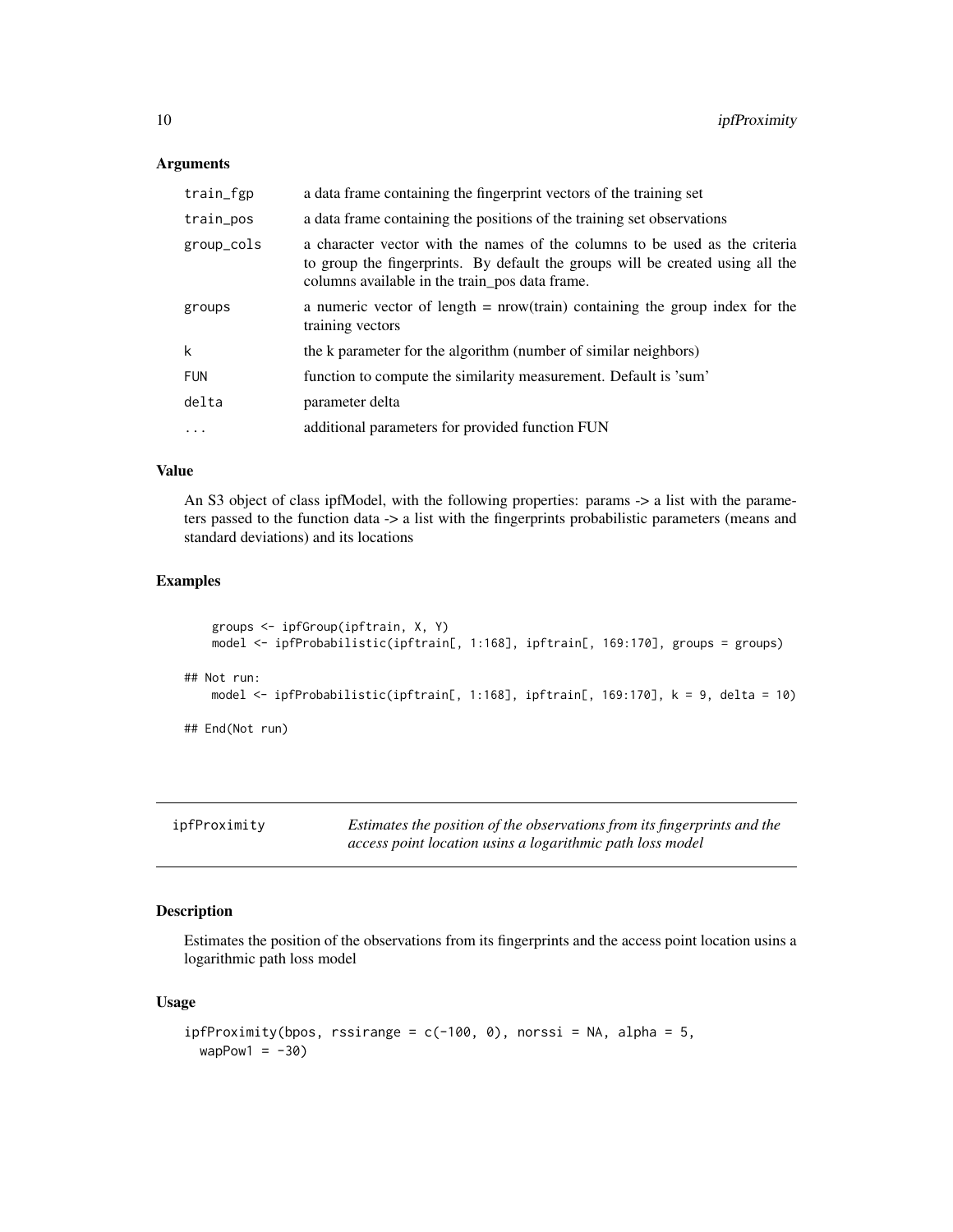#### <span id="page-10-0"></span>ipfpwap 11

# Arguments

| bpos      | a matrix or a data frame containing the position of the beacons, in the same order<br>as they appear in fingerprints |
|-----------|----------------------------------------------------------------------------------------------------------------------|
| rssirange | range of the RSSI data                                                                                               |
| norssi    | value used to represent a not detected AP                                                                            |
| alpha     | path loss exponent                                                                                                   |
| wapPow1   | detected RSSI at one meter range                                                                                     |

### Value

An S3 object of class ipfEstimation, with the following properties: location -> a matrix with the predicted locations errors -> a numeric vector with the errors, if loctest has been provided neighbors -> NULL weights -> NULL

#### Examples

ipfEst <- ipfProximity(ipftrain[1:10, 1:168], ipfpwap, ipftrain[1:10, 169:170], alpha = 4)

| ipfpwap | Indoor localization data set with the positions of the wireless access<br>points present in the ipftrain and ipftest data sets. Unknown locations<br>are stored as NAs. Data from the positioning tutorial of the seventh<br>international conference on indoor Positioning and Indoor Navigation |
|---------|---------------------------------------------------------------------------------------------------------------------------------------------------------------------------------------------------------------------------------------------------------------------------------------------------|
|         | $(IPIN2016)$ .                                                                                                                                                                                                                                                                                    |

# Description

Indoor localization data set with the positions of the wireless access points present in the ipftrain and ipftest data sets. Unknown locations are stored as NAs. Data from the positioning tutorial of the seventh international conference on indoor Positioning and Indoor Navigation (IPIN2016).

# Usage

ipfpwap

#### Format

A data frame with columns:

- X X coordinate in meters relative to the origin of a predefined Cartesian coordinate system. From -61 to 50
- Y Y coordinate in meters relative to the origin of a predefined Cartesian coordinate system. From 8.5 to 117.5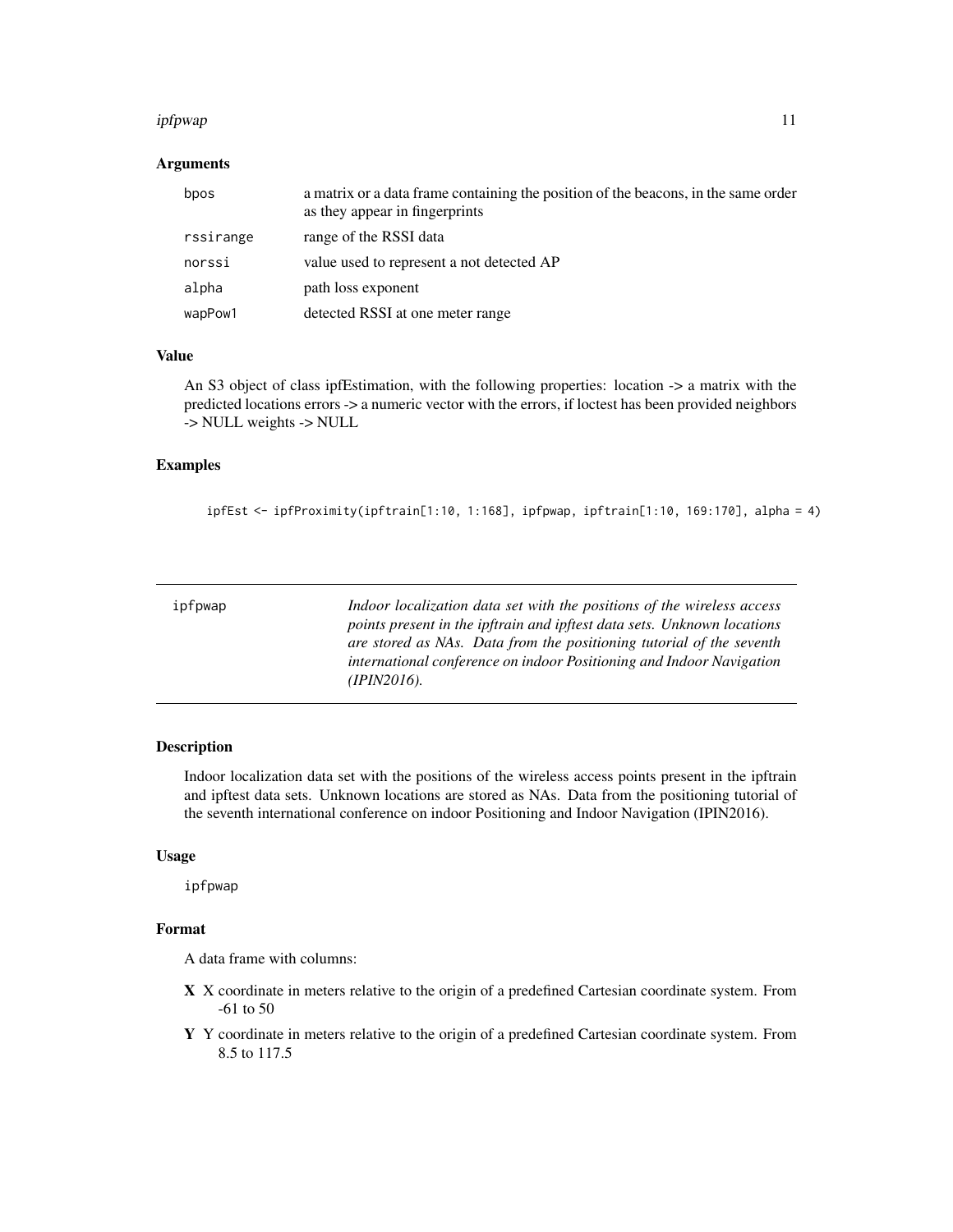# Source

UJI - Institute of New Imaging Technologies, Universitat Jaume I, Avda. Vicente Sos Baynat S/N, 12071, Castellón, Spain. <http://www.init.uji.es/>

# Examples

## Not run: ipfpwap

## End(Not run)

ipfRMID *Estimates the inherent difficulty of the radio map*

# Description

Estimates the inherent difficulty of the radio map

### Usage

```
ipfRMID(fingerprints, positions, rangeRSSI = c(-100, 0), noRSSI = NA,
 gridSize = 5)
```
#### Arguments

| fingerprints | a matrix or a data frame containing the RSSI data (fingerprints) of the observa-<br>tions |
|--------------|-------------------------------------------------------------------------------------------|
| positions    | a matrix or a data frame containing the positions of the fingerprints                     |
| rangeRSSI    | range of the RSSI data                                                                    |
| noRSSI       | value used to represent a not detected AP                                                 |
| gridSize     | size of the grid to consider                                                              |

#### Value

a numeric value representing the RMID value (Radio Map Inherent Difficulty)

```
## Not run:
    rmid <- ipfRMID(ipftrain[, 1:168], ipftrain[, 169:170], noRSSI = NA)
## End(Not run)
```
<span id="page-11-0"></span>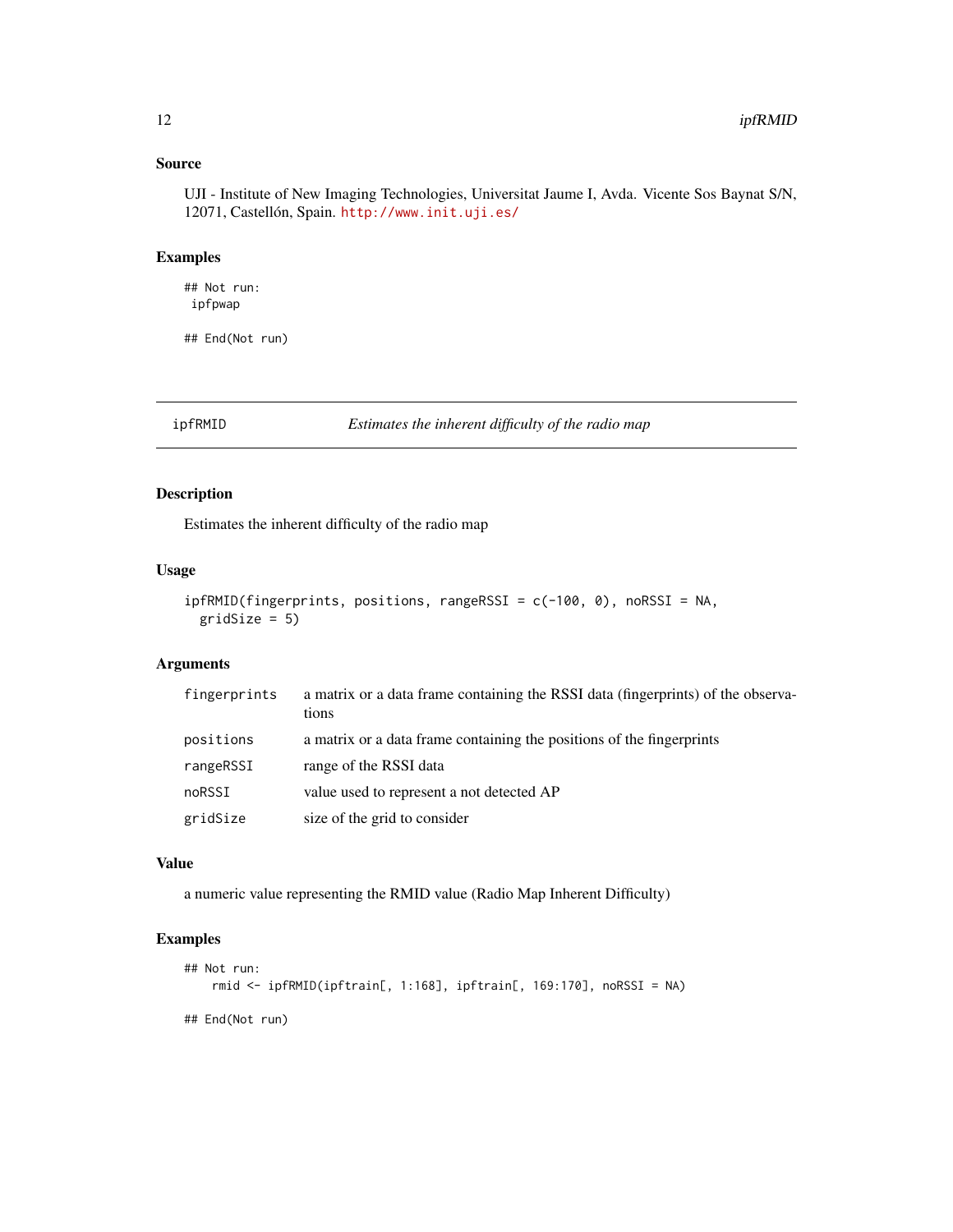<span id="page-12-0"></span>ipftest the contract of the contract of the contract of the contract of the contract of the contract of the contract of the contract of the contract of the contract of the contract of the contract of the contract of the co

ipftest *Indoor localization test data set to test Indoor Positioning System that rely on WLAN/WiFifingerprint. It was created during the Fingerprinting-based Indoor Positioning tutorial of the seventh international conference on indoor Positioning and Indoor Navigation (IPIN2016).*

#### Description

Indoor localization test data set to test Indoor Positioning System that rely on WLAN/WiFifingerprint. It was created during the Fingerprinting-based Indoor Positioning tutorial of the seventh international conference on indoor Positioning and Indoor Navigation (IPIN2016).

#### Usage

ipftest

#### Format

A data frame with columns:

- wap1, wap2, wap3, wap4, wap5, wap6, wap7, wap8, wap9, wap10, wap11, wap12, wap13, wap14, wap15, wap16, wap Intensity value for WAPs. Negative integer values from -99 to 0. NA is used if WAP was not detected.
- X X coordinate in meters relative to the origin of a predefined Cartesian coordinate system. From -0.60 to 4.39
- Y Y coordinate in meters relative to the origin of a predefined Cartesian coordinate system. From 0.00 to 30.42
- FLOOR All the records of this dataset have been captured in the same floor. Therefore, the floor attribute is 0 to all the records.
- BUILDINGID All the records of this dataset have been captured in the same building. Therefore, the building attribute is 0 to all the records.
- SPACEID Internal ID number to identify the position at where the capture was taken.
- USERID User identifier. Students created the train dataset (UserID from 1 to 8), and professors the test one (UserID is 0 in this case).
- **PHONEID** All the records have 0 in this attribute. This attribute is not used in this dataset.

TIMESTAMP UNIX Time when the capture was taken.

#### Source

UJI - Institute of New Imaging Technologies, Universitat Jaume I, Avda. Vicente Sos Baynat S/N, 12071, Castellón, Spain. <http://www.init.uji.es/>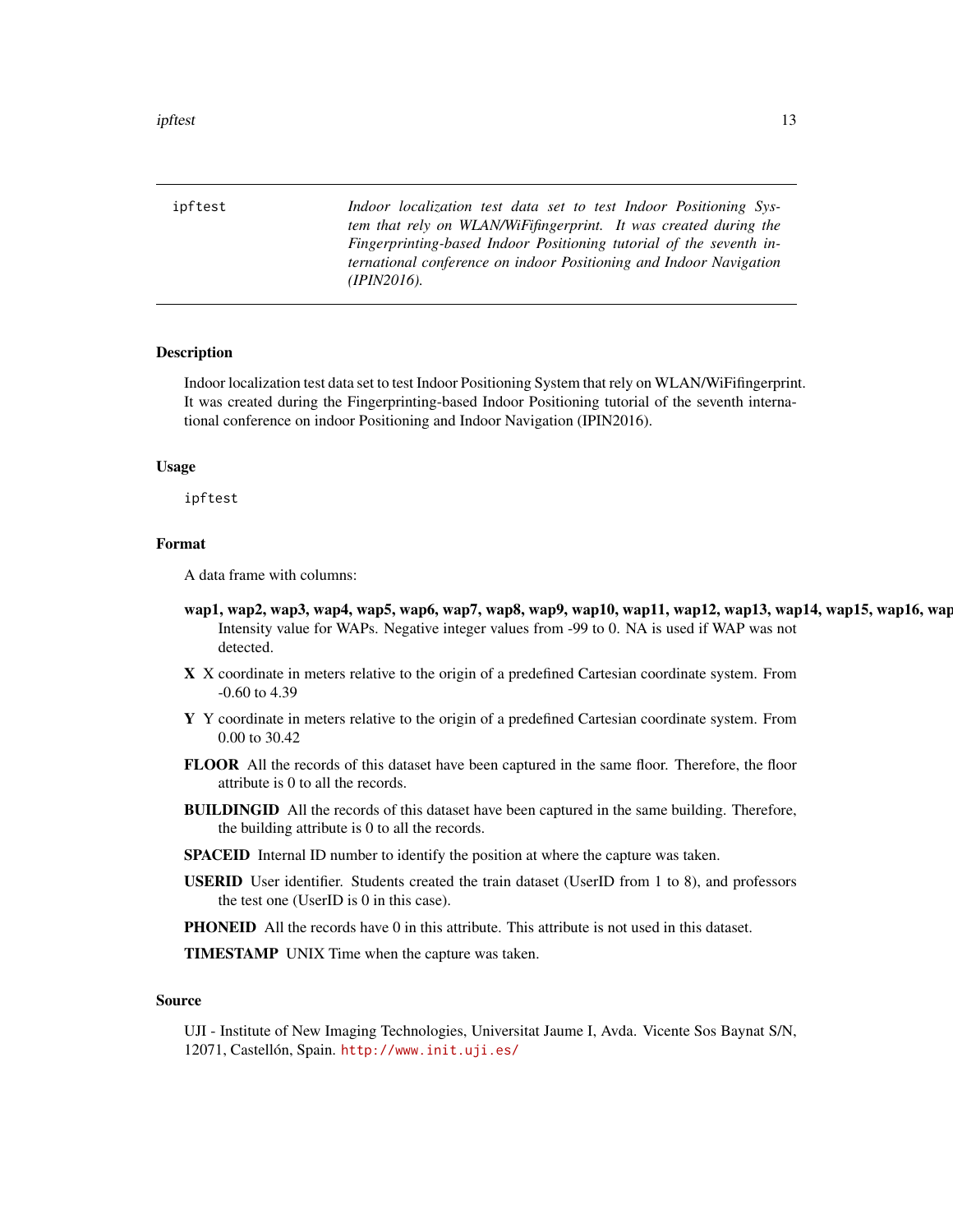14 ipftrain in the set of the set of the set of the set of the set of the set of the set of the set of the set of the set of the set of the set of the set of the set of the set of the set of the set of the set of the set o

#### Examples

## Not run: ipftest

## End(Not run)

| ipftrain | Indoor localization training data set to test Indoor Positioning Sys- |
|----------|-----------------------------------------------------------------------|
|          | tem that rely on WLAN/WiFifingerprint. It was created during the      |
|          | Fingerprinting-based Indoor Positioning tutorial of the seventh in-   |
|          | ternational conference on indoor Positioning and Indoor Navigation    |
|          | $(IPIN2016)$ .                                                        |
|          |                                                                       |

#### Description

Indoor localization training data set to test Indoor Positioning System that rely on WLAN/WiFifingerprint. It was created during the Fingerprinting-based Indoor Positioning tutorial of the seventh international conference on indoor Positioning and Indoor Navigation (IPIN2016).

#### Usage

ipftrain

#### Format

A data frame with columns:

- wap1, wap2, wap3, wap4, wap5, wap6, wap7, wap8, wap9, wap10, wap11, wap12, wap13, wap14, wap15, wap16, wap Intensity value for WAPs. Negative integer values from -99 to 0. NA is used if WAP was not detected.
- X X coordinate in meters relative to the origin of a predefined Cartesian coordinate system. From -0.60 to 4.39
- Y Y coordinate in meters relative to the origin of a predefined Cartesian coordinate system. From 0.00 to 30.42
- FLOOR All the records of this dataset have been captured in the same floor. Therefore, the floor attribute is 0 to all the records.
- BUILDINGID All the records of this dataset have been captured in the same building. Therefore, the building attribute is 0 to all the records.
- SPACEID Internal ID number to identify the position at where the capture was taken.
- USERID User identifier. Students created the train dataset (UserID from 1 to 8), and professors the test one (UserID is 0 in this case).
- **PHONEID** All the records have 0 in this attribute. This attribute is not used in this dataset.

TIMESTAMP UNIX Time when the capture was taken.

<span id="page-13-0"></span>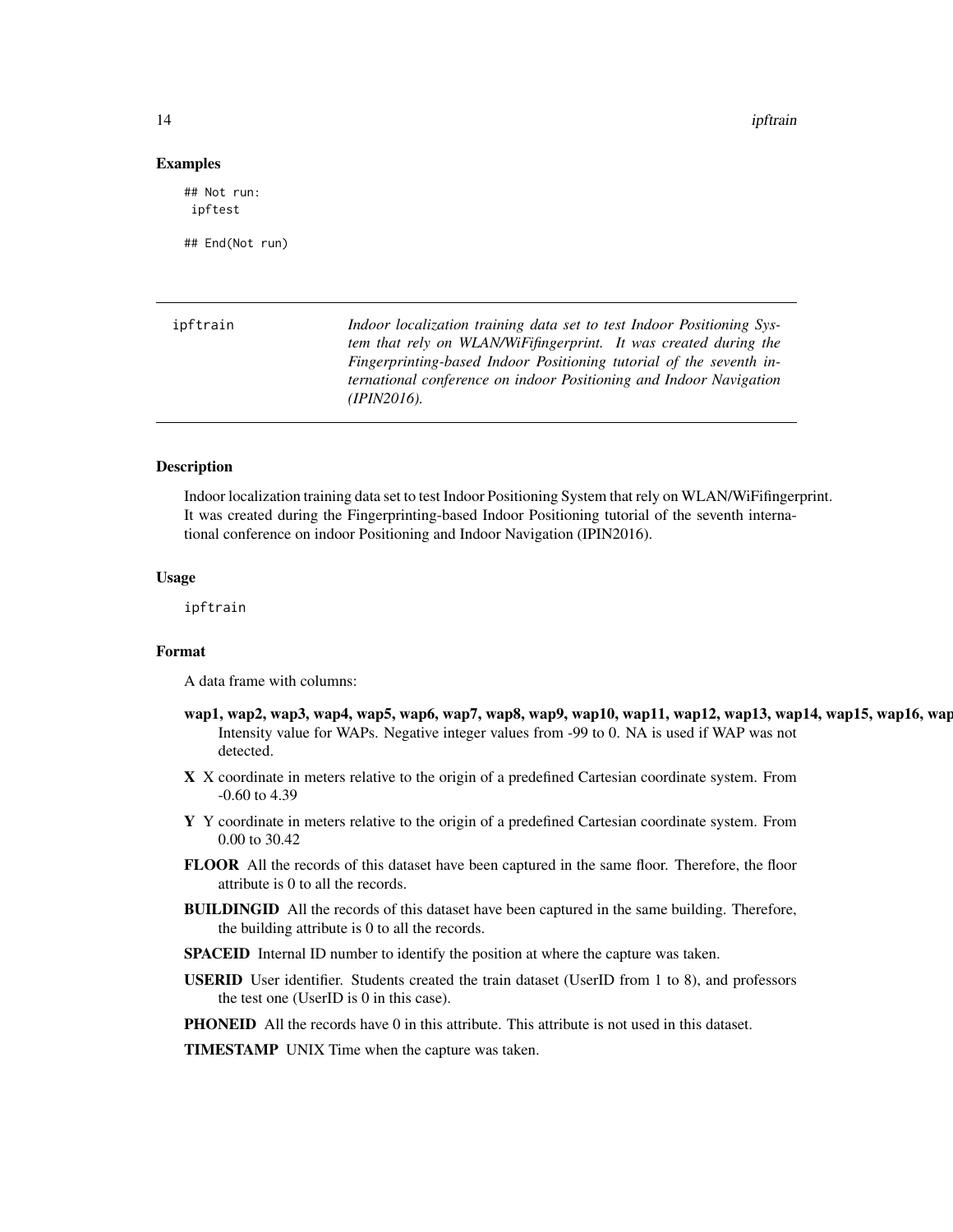# <span id="page-14-0"></span>ipfTransform 15

### Source

UJI - Institute of New Imaging Technologies, Universitat Jaume I, Avda. Vicente Sos Baynat S/N, 12071, Castellón, Spain. <http://www.init.uji.es/>

# Examples

## Not run: ipftrain

## End(Not run)

ipfTransform *Transform function*

# Description

Transforms the RSSI (Received Signal Strength Intensity) data to positive or exponential values

# Usage

```
ipffransform(data, outRange = c(0, 1), outNoRSSI = 0, inRange = NULL,inNoRSSI = 0, trans = "scale", base = exp(1), alpha = 24)
```
#### Arguments

| data      | a vector, matrix or data frame containing the RSSI vectors            |
|-----------|-----------------------------------------------------------------------|
| outRange  | the desired range for the output RSSI data.                           |
| outNoRSSI | value desired in the RSSI output data to represent a not detected AP. |
| inRange   | a vector containing the range of the RSSI value from the initial data |
| inNoRSSI  | value used in the RSSI data to represent a not detected AP.           |
| trans     | the transformation to perform, 'scale' or 'exponential'               |
| base      | base for the 'exponential' transformation                             |
| alpha     | alpha parameter for the 'exponential' transformation                  |
|           |                                                                       |

# Value

This function returns a vector, matrix or data frame containing the transformed data

```
trainRSSI <- ipftrain[,1:168]
ipffransform(trainRSSI, inRange = c(-100, 0), outRange = c(1, 100),inNoRSSI = NA, outNoRSSI = 0)
```